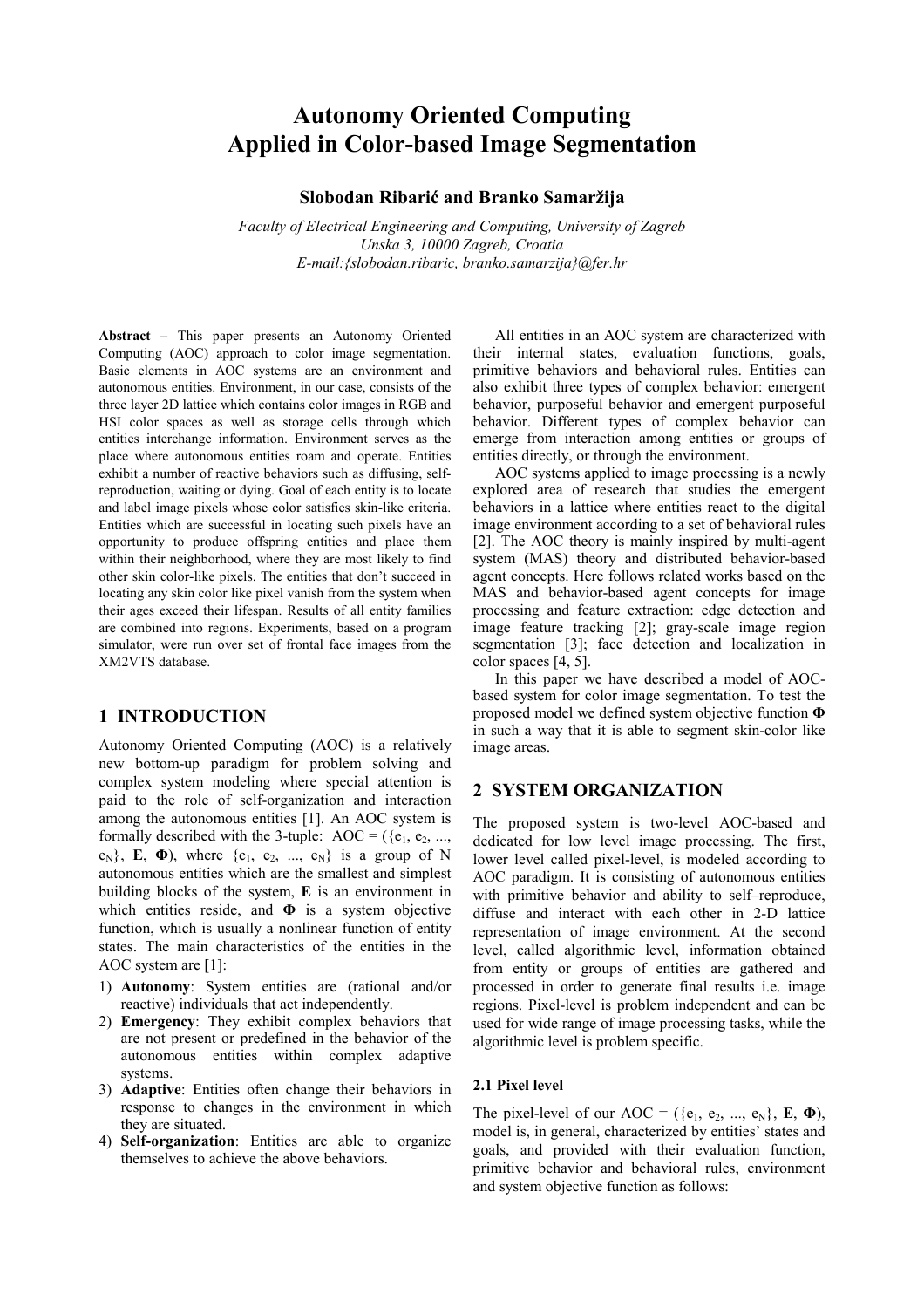- a) The state of an entity is defined by the following attributes: internal state (active, sleep or dead), age, position, lifespan, family descriptor. First three attributes are dynamically changed, while the last two are static (predefined constant).
- b) Goals of an entity are to explore an image and find the image features of interest.
- c) Evaluation function is task-oriented function and it is used to judge if a pixel at which entity is positioned belongs to image feature of interest.
- d) Entity behavior consists of: self-reproduction, pixel marking, sleeping, diffusion and dying.
- e) Behavioral rules determine entity state transitions and select group of behaviors based on evaluation function and state of environment.

Environment **E** plays three main roles [1]:

- 1) It is domain in which autonomous entities roam,
- 2) Environment acts as a notice board where entities post and read their shareable information,
- 3) Environment keeps a central clock that helps synchronize the behaviors of all autonomous entities, if necessary.

 The pixel-level domain, in which entities roam, is two-dimensional multi-layer lattice, with finite number of cells. Each cell corresponds to a place that entity can visit and/or stay at.

 The notice board is represented as one layer of twodimensional lattice of storage cells. Entities leave the certain patterns called markers in the storage cells. Each entity has ability to sense markers within its 8 neighborhood of the notice board.

 Environment that keeps a central clock and synchronizes the behaviors of entities is required in parallel implementation of the system. In simulation this part of environment is implicitly incorporated in the system supervisor programs.

Φ is a system objective function state- or processoriented [1], which is usually a nonlinear function which maps a subset of the state of entities into the set of real numbers or integers.

#### 2.2 Algorithmic level

The algorithmic level, which is problem specific, gathers information about entities or groups of entities and process markers from the notice board. Based on information such as current position of all entities, their states and values of markers, the algorithmic level has a global overview of current problem space and it determines the system's task-oriented procedures.

## 3 AOC BASED IMAGE SEGMENTATION

Image segmentation is process of partitioning an image into regions. All pixels in a region are similar with respect to some characteristic or computed property, such as color, intensity or texture. The proposed system is specialized for image segmentation where pixels are grouped into regions according to their color property.

#### 3.1 Image segmentation

At pixel-level of the AOC-based system, color-based image segmentation can be obtained by modeling entity's evaluation function to return logical *true* if evaluated pixel color is in predetermined range of colors or logical false if not. Entities leave indexes of their families as markers at the notice board for every pixel which have received *true* form the evaluation function. At the algorithmic level of the system, family index markers are grouped into regions. The system objective function serves as a global measurement for the performance of the system and it leads system towards state in which whole image is segmented. It maps states of all entities into the number of currently active entities. System objective function returns numerical value zero only if all entities become inactive. This state is considered as the end of process of image segmentation.

 Since our AOC-based system at pixel-level is specialized for image segmentation task based on fusion of intensity of primary spectral components of red, green and blue (RGB) with information obtained form HSI (Hue, Saturation and Intensity) color model, each entity is placed in the environment E which is characterized as follows:

The environment **E** is 3-layer 2D lattice with  $W \times H$ cells, where W and H correspond to the dimensions of an image (Fig. 1).



Figure 1: Pixel level environment E

 First layer contains original color image in RGB color space. Second layer is problem specific and contains corresponding color image in HSI - color model. Use of both layers enables fusion when target range of colors (i.e. color subspace) is specified. Third layer is a notice board and it has same dimensions as first two layers. It is important to notice that if entity is positioned at cell[i, j] of the first layer, it is also positioned at the cell[i, j] of the second layer and has ability to leave marker at cell[i, j] of the third layer, where  $i = 0, 1, ..., W-1$  and  $j = 0, 1, ... H-1$ . Each entity is described by 3-tuple (S, F, B), where S is the current state of entity, F is its evaluation function, and B is its primitive behavior. The current state of entity is defined as 5-tuple as follows:

$$
S = (internal\_state, a, p, Ls, Fi),
$$
 (1) where:

 $internal\ state - define\ entity's internal state, which can$ be: *active* it is initial state in which entity stays during its lifecycle while searching for pixels with predefined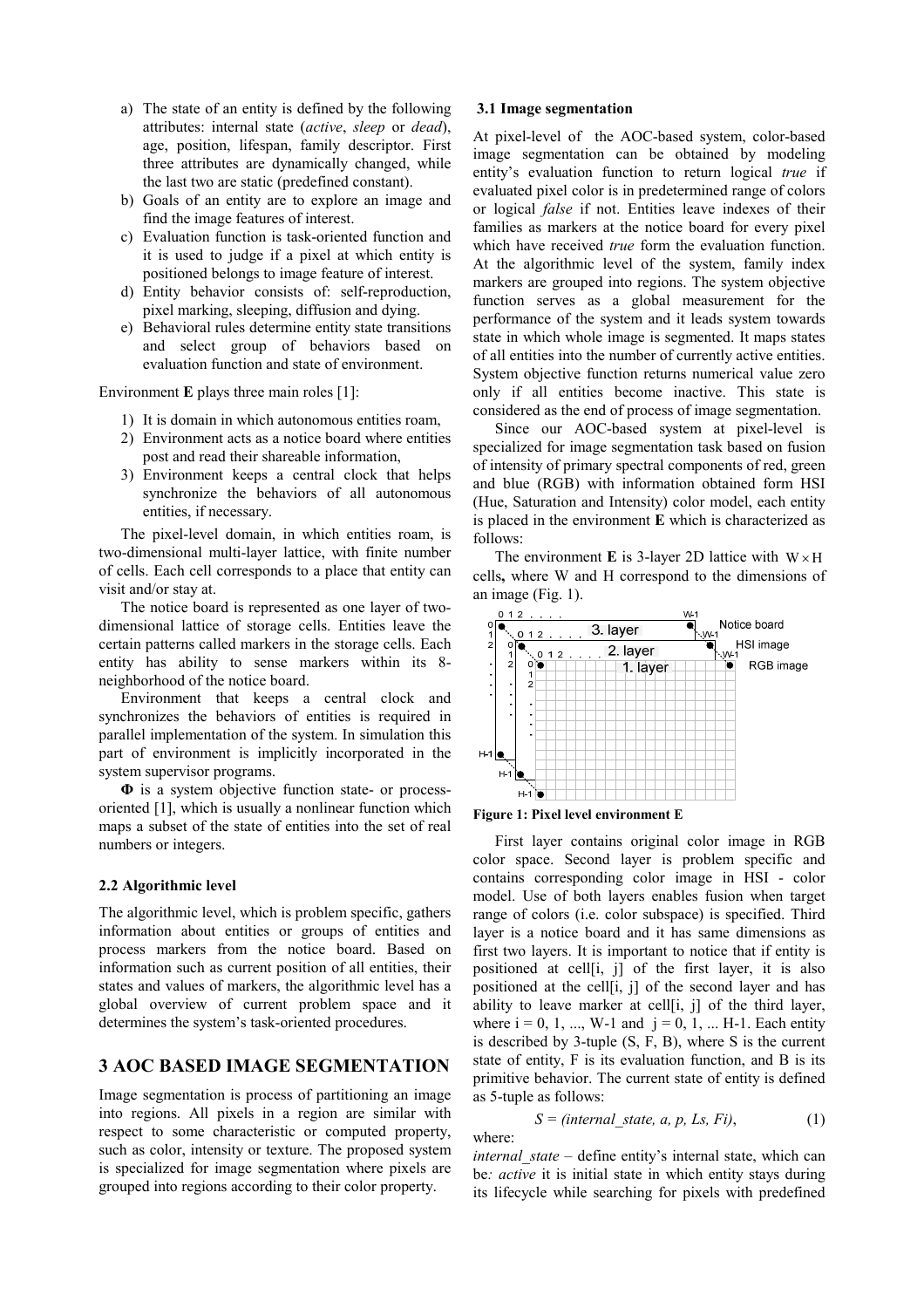range of colors; *sleep* in which entity goes when it found unmarked pixel which value is in predefined range of colors; dead in which entity goes when its age exceeds its lifespan or entity isn't utilizable for further image processing.

 $a$  – entity's age. Initial ages of all entities are set to zero. At the beginning of every central clock cycle an entity selects one type of behavior. Entity's age is incremented during performing each type of behavior (i.e. *Diffusing*, Waiting, Self-reproduction, Dying). That means, for example, if entity diffuses from cell to the neighboring cell its age is incremented. When an entity enters into sleep state its age is frozen.

 $p$  – entity's position in the environment E. Entity's position is represented by cell coordinates  $[i, j]$  in E.

 $Ls$  – entity's lifespan. When entity's age reach  $Ls$  as a threshold value, an entity changes its state to dead.

 $Fi$  – entity's family index. It is an integer value and it is unique for each entity initially placed in E. Every entity has ability to produce offspring by applying Selfreproduction behavior. All offspring belong to same family will share the same family index. A family index is used as a marker and it is written to the notice board when target value of the pixel is found.

 Evaluation function F performed by each entity is used for assessment of conditions in environment E. Entity performs evaluation of pixel values in the first end second layer of the environment E. Evaluation function F can be described as:

$$
F: D_{ES} \to \{0, 1\},\tag{2}
$$

where

 $D_{ES}$  = Red × Green × Blue × Hue × Saturation × Intensity is a space of primary spectral components red, green and blue stored at first layer and values of hue, saturation and intensity stored at second layer of E.

Function F at a cell [i, j] is modeled as:

$$
F(\text{Red}, \text{Green}, \text{Blue}, \text{Hue}, \text{Saturation}, \text{Intensity})_{[i,j]} =
$$
\n
$$
C_{[i,j]}(\text{Red}) \wedge C_{[i,j]}(\text{Green}) \wedge C_{[i,j]}(\text{Blue}) \wedge \qquad (3)
$$
\n
$$
C_{[i,j]}(\text{Hue}) \wedge C_{[i,j]}(\text{Saturation}) \wedge C_{[i,j]}(\text{Intensity})
$$

where ∧ denotes logical AND, and

 $C(argument)_{[i,j]} =$ 

$$
\begin{cases} 1 & \text{if } min\_argument \le argument_{[i,j]} \le max\_argument \\ 0 & otherwise \end{cases} \qquad (4)
$$

min argument and max argument are predefined minimum and maximum color values of a pixel at cell<sup>[j]</sup>, j] and argument∈{Red, Green, Blue, Hue, Saturation, Intensity}.

 During the course of evolution, each of the entities in the environment E will exhibit several types of behavior: Diffusing, Waiting, Self-reproduction and Dying.

Each entity can perform one of the following behaviors depending on its stimuli present in the environment and internal state:

 $Diffusing -$  entity makes step to the next cell if an evaluation function at the cell<sup>[j]</sup>, i] returns false. Each entity has ability to sense its 8-neighborhood of cells and randomly move to any free location. The free location is the cell[i, j] with no entity.

*Waiting*  $-$  if all neighboring cells are occupied by other entities, the entity will stay at the current cell until one of neighboring cells becomes free. Entity's age will be increased by 1 for each cycle of the central clock.

Self-reproduction  $-$  if entity receives true from the evaluation function it will leave a mark (entity family index) at the current cell of the notice board and reproduce from zero to eight offspring entities within its 8-neighborhood depending on a number of free cells. If there are no free cells then no offspring will be created. After self-reproduction entity changes its state to sleep and becomes a sleeping entity.

Dying – entities whose ages exceed given maximal age will become inactive and vanish from the system.

The system objective function  $\Phi^{(cycle)}$  for image segmentation is defined as a state-oriented function and it maps set of states of all entities at the given cycle of the central clock into set of integer values Z. It is given as follows:

$$
\Phi^{(cycle)}: internal\_states^{\infty} \to Z \quad , \tag{5}
$$

where *internal* states<sup> $\infty$ </sup> denotes a multiset of internal states = {active, sleep, awake, dead}, and Z is a set of integers. Mapping  $\Phi^{(cycle)}$  returns number of entities in an active state at the given central clock cycle  $(cycle=1, 2, 3, ...), i.e.  $z \in Z$  is  $\#(active, z)$$ *internal\_states*<sup>∞</sup>). The  $\#(x, A)$  function defines the number of occurrences of an element  $x$  in a multiset A. Goal value of the function  $\Phi^{(cycle)}$  is  $z = 0$ , i.e. #(*active*, *internal\_states*<sup> $\infty$ </sup>) = 0. This value defines end of any activity at the pixel-level of the AOC-based system.

 The next phase of color image segmentation is performed at the algorithmic level of the AOC-based system, as follows: According to information contained in the notice board of the environment E at the pixel level, cells marked with the same family index form one part of the region. Through the iterative merging process, parts of the regions are merged according to the neighborhood criterion. The neighborhood criterion for merging two parts of the regions is based on the size of the border between them. If border between region parts is larger than some predefined threshold, parts are merged in the one bigger part. The threshold value is relative and it is determined as a percentage of the smaller perimeter of two neighboring region parts. Region merging is completed when there are no two region parts that satisfy merging criterion.

 As result we have segmented color image where all image regions are enumerated and can be extracted or analyzed separately. Regions which are smaller than predefined threshold (for example 3% of the size of the biggest region) are deleted; i.e. corresponding entities change their state from sleep to dead. It should be noticed that pixel-level of AOC-based system still contains sleeping entities. Sleeping entities can be awaken and employed for additional image processing.